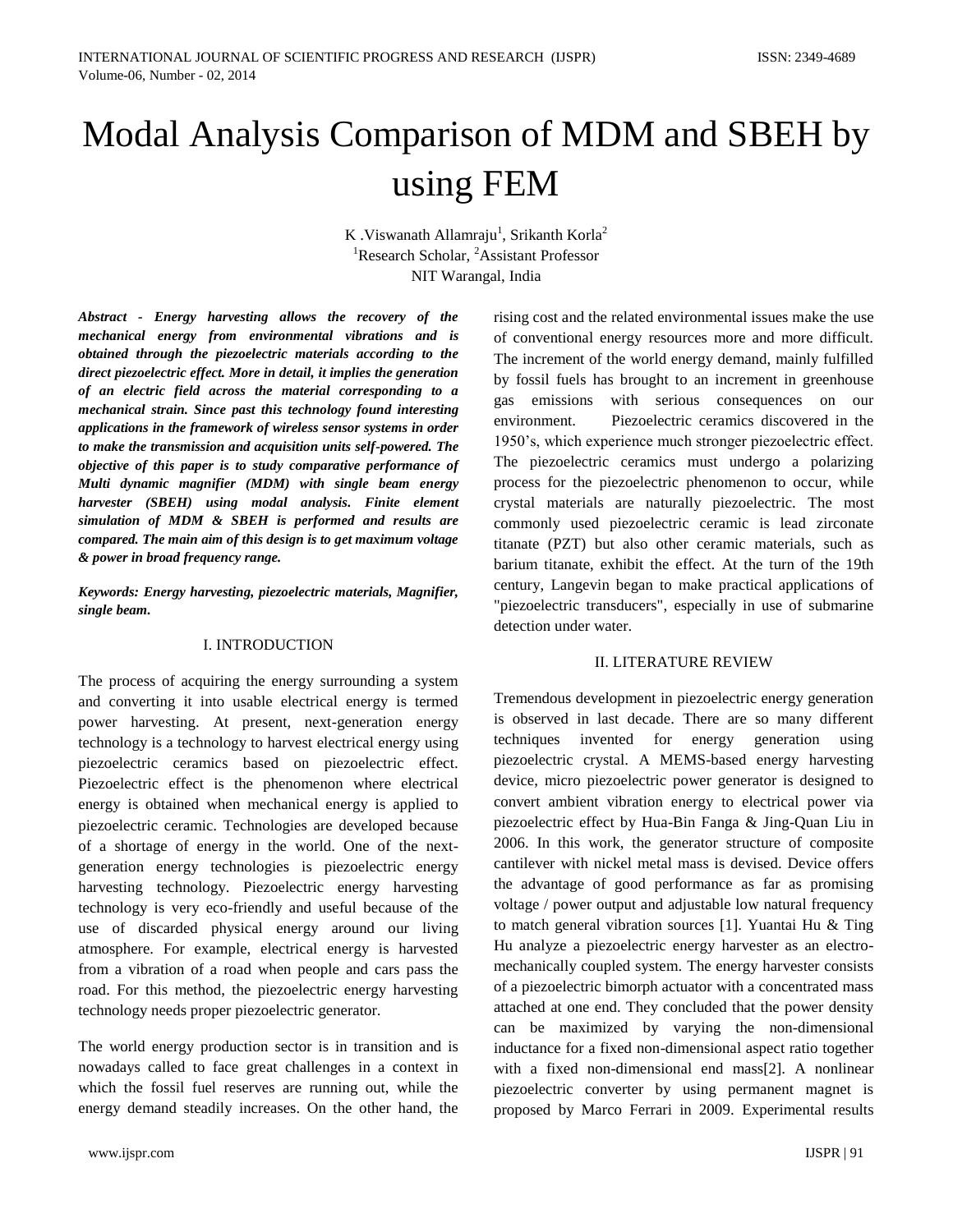show that the performances of the converter in terms of output voltage at parity of mechanical excitation are markedly improved [3]. Instead of deposition of PZT bulk film, Huicong Liua made ten PZT thin film patterns (PZT patterns) which are parallel arrayed and electrically isolated on the supporting beam of the cantilever. He studied performance of output voltage and power of PZT patterns in series and in parallel connections based on the experimental and simulation results. It is shown that PZT patterns in series and in parallel connections produce the same level of power in the corresponding matched load resistance, but PZT patterns in parallel connection is preferred because of lower matched load resistance required [4]. Meiling Zhu and Stephen Edkins proposed analytical model results of a cantilever based piezoelectric energy harvesting device (PEHD) with a large tip mass whose centre of gravity is not coincident with its point of attachment to the beam. This work can be used to evaluate the performance of the designed energy harvesting devices for self-power sensors/sensor networks in structural health monitoring applications. [5].

Xianzhi Daia described an energy harvester employing multiple laminated type magneto-electric transducers to convert ambient mechanical vibration into electrical energy. The harvester uses four magnets arranged on the free end of a cantilever beam. Experimental results indicate that the harvester employing multiple transducers can provide higher power and power density [6]. Diyana & Asan considered unimorph piezoelectric energy harvester to harvest wideband mechanical energy. The results of the frequency response are displayed in the form of voltage within frequency range of 0 to 3500 Hz, at which the comb-shaped piezoelectric beam structure shows better performance as there exist more natural frequencies in the specified range of frequency. It is seen that comb structure can be used to harvest broadband vibration energy [7]. L. Zhoua & J. Suna has done the electrical model with the piezoelectric constitutive equations and the single degree of freedom model. These are combined to describe the energy harvesting performance of shear mode piezoelectric cantilever. The proposed model is used to simulate the frequency dependence of the output peak voltage and power. The model can successfully predict the coupled electrical and mechanical responses of the piezoelectric cantilever [8].

## III. THEORY

*3.1 Single beam energy harvester:*

The vast majority of piezoelectric energy harvesting devices uses a cantilever beam structure. A cantilever beam, by definition, is a beam with a support only at one end, and is often referred to as a "fixed-free" beam. When the generator is subjected to vibrations in the vertical direction, the support structure will move up and down in sync with the external acceleration. The vibration of the beam is induced by its own inertia; since the beam is not perfectly rigid, it tends to deflect when the base support is moving up and down. Typically, a proof mass is added to the free end of the beam to increase that deflection amount. This lowers the resonant frequency of the beam and increases the deflection of the beam as it vibrates. The larger deflection leads to more stress, strain, and consequently a higher output voltage and power [9].

Electrodes covering a portion of the cantilever beam are used to conduct the electric charges produced to an electrical circuit, where they can be utilized to charge a capacitor or drive a load. The schematic of the cantilever is shown in Figure 3.1.



Fig. 3.1 Single beam energy harvester(SBEH)

## *3.2. Multimode dynamic magnifier (MDM):*

The schematic of MDM is shown in the fig. 3.2. A typical harvester is composed of a cantilever beam with tip mass at the end and piezoelectric element film on the beam surface, which operate mainly around the first natural frequency (Fig. 3.1). Innovation here is to take advantage of the fact that the beams have infinite vibration modes as the mechanism of energy harvesting and vibration control[10].



Fig 3.2: Multimode dynamic magnifier

## *3.3 Finite element analysis:*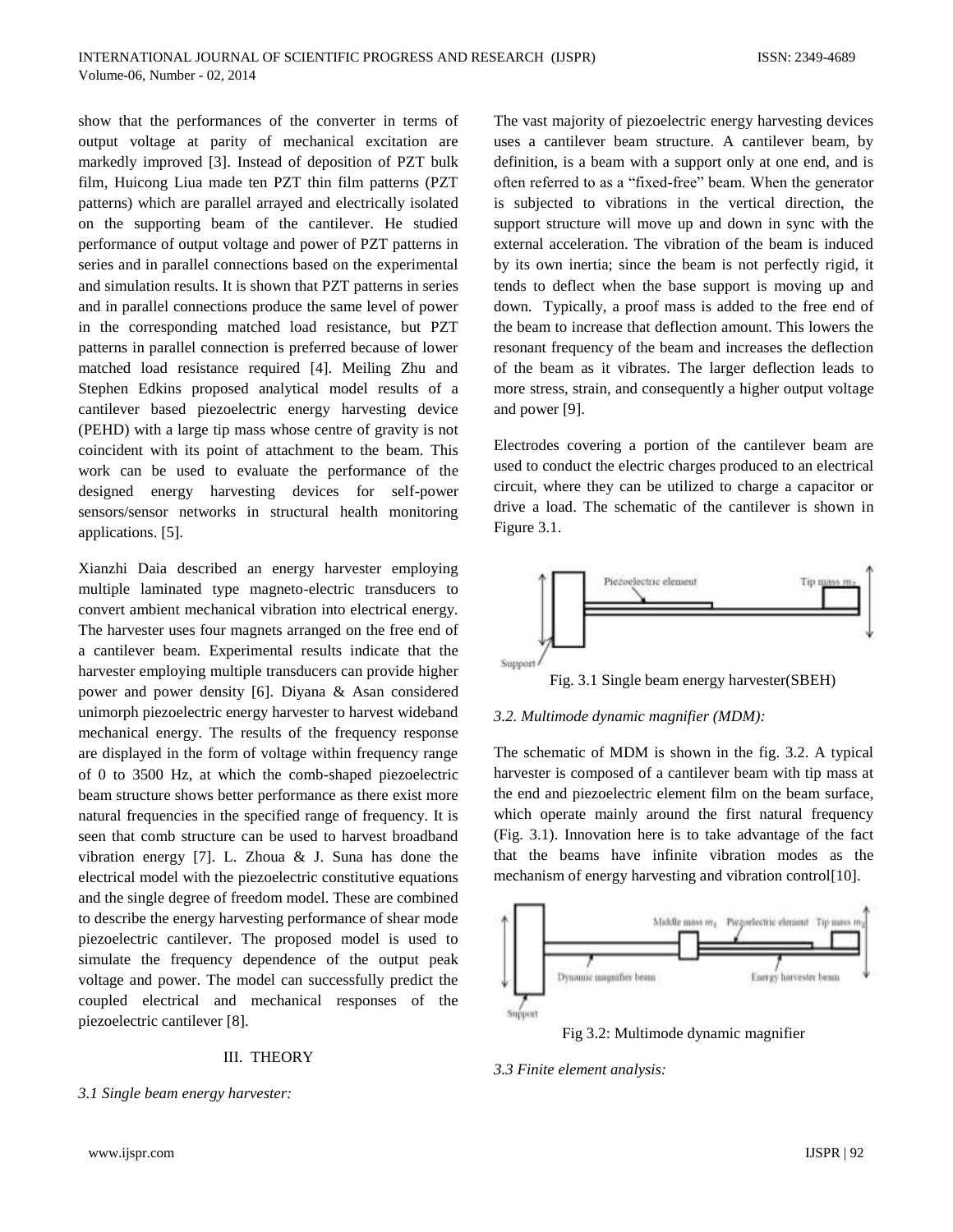Finite element method (FEM) analysis is performed in ANSYS. The analysis is performed by considering the beam material as the linear isotropic material. Using ANSYS the structure is tuned. Using the parameters shown in Table 3.1, we got the mode shapes for the first six natural frequencies, while in case SBEH we got 3 modes. Corresponding to each mode we got maximum stress & strain produced in the harvester beam. Then by using relation,

> $V = \frac{\text{strain}}{d}$  (3.1) Where,  $V =$  electric field generated and

## $d = piezoelectric coefficient in meters per volt$

By putting values of strain produced and piezoelectric coefficient in equation (3.1) we calculated the maximum voltage produced at each mode. The piezoelectric material considered here is Lead Zirconate Titanium. For lead zirconate titanium (PZT) value of d is  $3.6x10^{-10}$ m/V



Fig 3.3: Mode shapes of MDM



Fig 3.4: Mode shapes for SBEH

Fig. 3.3 shows the mode shapes for first six modes of MDM. The MDM is tuned for first six modes in the frequency range 0 Hz to 100Hz. Fig. 3.4 shows mode shapes for first three modes of SBEH. It is tuned for first 3 modes in the

frequency range of 0 Hz to 1000 Hz. We got only one mode of SBEH in frequency range 0 Hz to 100 Hz.

## IV. RESULTS AND DISCUSSION

Modal analysis of both SBEH and MDM is performed in ANSYS. Fig. 3.5 shows comparison plot of maximum stress Vs frequency for MDM and SBEH. Fig. 3.6 shows the histogram of maximum voltage generated by PZT Vs frequency for SBEH & MDM respectively. Fig. 3.7 shows the comparison plot of maximum voltage generated by PZT Vs frequency for MDM and SBEH. The highest voltage given by SBEH is 152.5 mV at 886.70 Hz frequency while highest voltage given by MDM is 150.2 mV at 81.544 Hz. For SBEH three modes are observed in the frequency range of 0 to 900 Hz. If we consider frequency range of 0 to 90 Hz we get only one mode in this range. In case of MDM we get six modes in the range of 0 to 90 Hz. This indicates increase in the bandwidth of an energy harvester because of dynamic magnifier.



Fig 3.5: Comparison of Maximum stress Vs Frequency for both MDM and SBEH



Fig 3.6: Voltage Vs frequency of SBEH and MDM